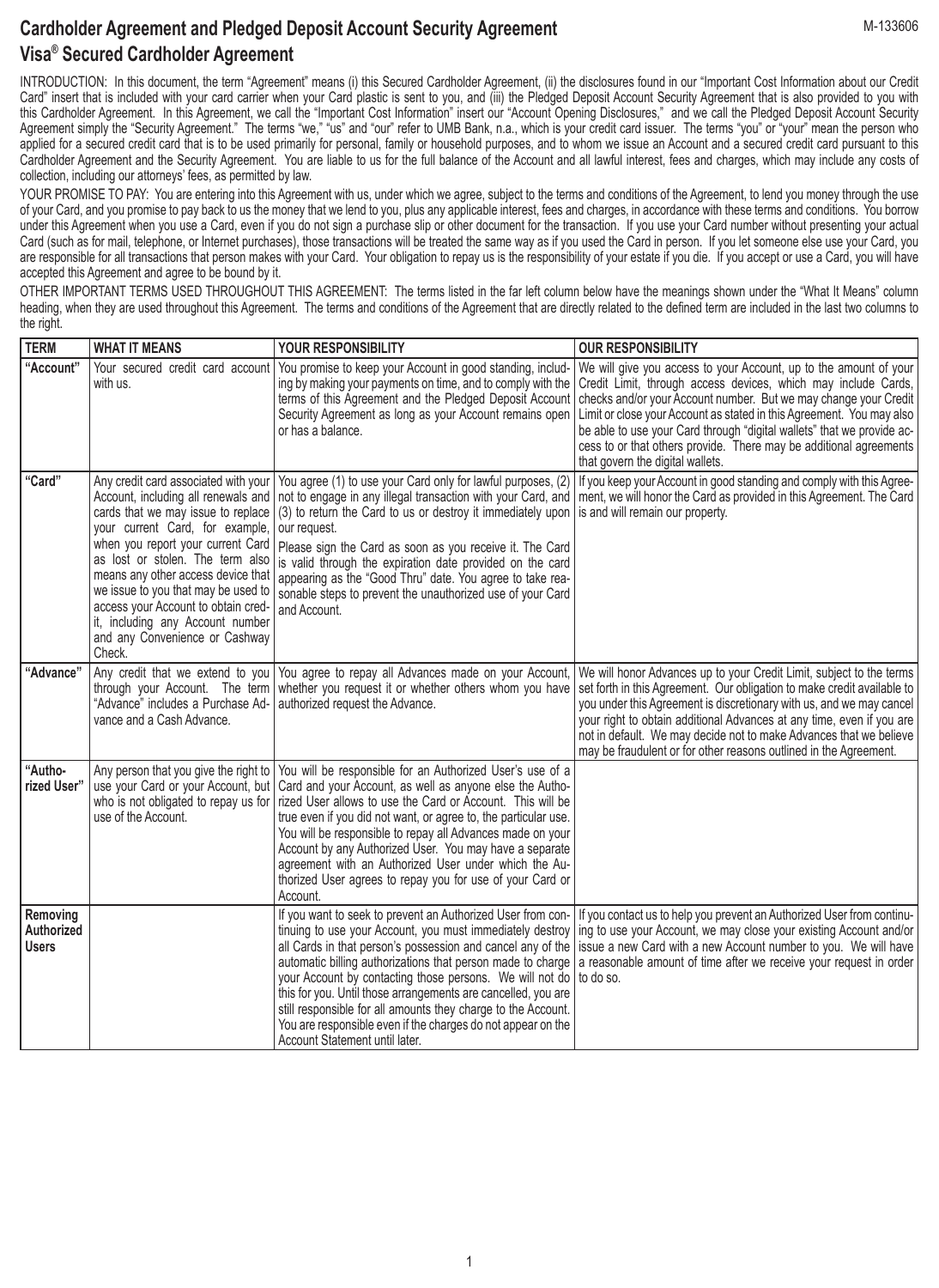| "Credit<br>Limit"                                    | The total amount of credit that we<br>are willing to provide to you through<br>your Account. You have a lower<br>Cash Advance Limit. See "Cash<br>Advances", below.                                                                                                                                                                                                                           | You agree not to ask for or attempt to obtain any Advance<br>that would cause you to exceed your Credit Limit. You are<br>responsible for keeping track of your Account balances and<br>your Available Credit. We may still honor transactions above<br>your Credit Limit, but our honoring of those transactions will<br>not increase your Credit Limit.                                                                                                                                                                                                                                                                         |  | We tell you your initial Credit Limit in the Account Opening Disclo-<br>sures insert that comes with your Card. We will also show your Credit<br>Limit on your monthly billing Statement.<br>We assign your initial Credit Limit based upon our credit criteria and<br>the amount of funds you have deposited into the Pledged Account.<br>The minimum and maximum Credit Limits available for the secured<br>credit card account product are stated in your Account application.<br>We may also increase, decrease, restrict, or cancel your Available<br>Credit at any time. This will not affect your obligation to repay us in<br>accordance with the terms of this Agreement.<br>If your Account is in good standing, you may increase your Credit<br>Limit by contacting us first and then depositing additional funds from<br>any deposit account you have with us into your Pledged Account, in<br>increments of \$100; provided, that your Credit Limit cannot exceed a<br>maximum amount that we establish for this type of account. To do so,<br>please contact our Customer Service Center. Note that the increase<br>in Credit Limit may take up to 14 calendar days to occur from when<br>you make the deposit. |
|------------------------------------------------------|-----------------------------------------------------------------------------------------------------------------------------------------------------------------------------------------------------------------------------------------------------------------------------------------------------------------------------------------------------------------------------------------------|-----------------------------------------------------------------------------------------------------------------------------------------------------------------------------------------------------------------------------------------------------------------------------------------------------------------------------------------------------------------------------------------------------------------------------------------------------------------------------------------------------------------------------------------------------------------------------------------------------------------------------------|--|-------------------------------------------------------------------------------------------------------------------------------------------------------------------------------------------------------------------------------------------------------------------------------------------------------------------------------------------------------------------------------------------------------------------------------------------------------------------------------------------------------------------------------------------------------------------------------------------------------------------------------------------------------------------------------------------------------------------------------------------------------------------------------------------------------------------------------------------------------------------------------------------------------------------------------------------------------------------------------------------------------------------------------------------------------------------------------------------------------------------------------------------------------------------------------------------------------------------------------|
| "Available<br>Credit"                                | That part of your Credit Limit that is<br>available at any particular time for<br>additional Advances.                                                                                                                                                                                                                                                                                        | You may not make or attempt to make Advances that would<br>exceed your Available Credit.                                                                                                                                                                                                                                                                                                                                                                                                                                                                                                                                          |  | We disclose your Available Credit to you on your monthly billing State-<br>ment, but that amount may not reflect any Advances that you have<br>asked for but that have not yet posted to your Account.                                                                                                                                                                                                                                                                                                                                                                                                                                                                                                                                                                                                                                                                                                                                                                                                                                                                                                                                                                                                                        |
| "Security<br>Deposit<br>Balance"                     | The amount of your Pledged Ac-<br>count balance, as shown on your<br>monthly billing Statement.                                                                                                                                                                                                                                                                                               |                                                                                                                                                                                                                                                                                                                                                                                                                                                                                                                                                                                                                                   |  | We will provide the Security Deposit Balance amount on each of your<br>monthly billing Statements.                                                                                                                                                                                                                                                                                                                                                                                                                                                                                                                                                                                                                                                                                                                                                                                                                                                                                                                                                                                                                                                                                                                            |
| "Purchase<br>Advance"                                | An Advance for buying goods or<br>paying for services. We also treat ment.<br>your Annual Fee, return payment<br>charges or documentation charges<br>as Purchase Advances.                                                                                                                                                                                                                    | You must repay Purchase Advances as required by this Agree-<br>Interest will be charged on Purchase Advances at the "Annual<br>Percentage Rate (APR) for Purchases" based on the variable<br>rate formula shown in your Account Opening Disclosures and<br>in this Agreement.<br>Promotional materials that we provide from time to time in con-<br>nection with particular offers, such as Balance Transfer offers,<br>may state that a different interest rate or a promotional interest<br>rate for a particular period of time will apply, in which case the<br>promotional terms that we provide with the offer will govern. |  | We will honor requests for Purchase Advances, assuming that you<br>have sufficient Available Credit at the time that you request a Pur-<br>chase Advance, subject to the other terms of this Agreement.<br>We post each Purchase Advance to your Account as of the transac-<br>tion date of the purchase.                                                                                                                                                                                                                                                                                                                                                                                                                                                                                                                                                                                                                                                                                                                                                                                                                                                                                                                     |
| "Cash<br>Advances"<br>and "Cash<br>Advance<br>Limit" | Advances made for cash or cash-<br>like equivalents, including for wire<br>transfers, money orders, and trav-<br>elers cheques (as explained below).<br>Your "Cash Advance Limit" is a<br>percentage of your overall Credit<br>Limit. The Cash Advance Limit is<br>disclosed in your Account Opening<br>Disclosures and on your Statement.                                                    | You are responsible for repaying Cash Advances as required<br>by this Agreement. Interest will be charged on Cash Advanc-<br>es at the "APR for Cash Advances" based on the variable<br>rate formula shown in your Account Opening Disclosures<br>and in this Agreement.                                                                                                                                                                                                                                                                                                                                                          |  | We restrict the amount of your overall Credit Limit that can be used for<br>Cash Advances. We call that limit the "Cash Advance Limit."<br>We will honor requests for Cash Advances in accordance with this<br>Agreement, assuming that you have sufficient available credit under<br>your Cash Advance Limit.<br>We post each Cash Advance to your Account as of the date the funds<br>are advanced.                                                                                                                                                                                                                                                                                                                                                                                                                                                                                                                                                                                                                                                                                                                                                                                                                         |
| "State-<br>ment"                                     | for a monthly billing period. Your<br>Statement includes information on<br>your transactions, charges, your<br>Balance, Minimum Payment, Pay-<br>ment Due Date and Security Depos-<br>it Balance. Your Statement may be<br>only in electronic form if you have<br>given us consent to send State-<br>ments to you in that manner and you<br>have not revoked that consent by<br>notice to us. | Detailed itemization of your Account   You must review each Statement you receive and tell us<br>about any errors or questions you have as described in the<br>"Billing Rights Summary" part of your Statement and the Ac-<br>count Opening Disclosures.<br>If you do not notify us within sixty (60) days of the date you<br>receive the Statement as provided in those disclosures, we<br>may assume that all information in the Statement is correct.                                                                                                                                                                          |  | We will send you one Statement for your Account, unless applicable<br>law does not require or permit us to send a Statement. Statements<br>will be sent at the end of each monthly billing period when your Ac-<br>count has a debit or credit balance of more than \$1.00, or if we have<br>charged any Interest or other charges to your Account. Your State-<br>ment will show all transactions billed to your Account during the billing<br>period, along with other important Account information.<br>If you have requested statements in electronic format only, we will<br>send a notice of the availability of the Statement to the email address<br>that you provided to us, and you will be considered to have received<br>the Statement when we so notify you. You must sign in to our Online<br>Banking Service to review your Statement.                                                                                                                                                                                                                                                                                                                                                                         |
| <b>"Business</b><br>Day"                             | Means any day in which UMB Bank,<br>n.a. offices are open for the process-<br>ing of payments and credits. Our<br>Business Days are Monday through<br>Friday, but do not include holidays.                                                                                                                                                                                                    |                                                                                                                                                                                                                                                                                                                                                                                                                                                                                                                                                                                                                                   |  | Some of the activities related to your Account, like days that you can<br>make payments at our branch offices, or the day on which a change<br>in the interest rate that applies to your Account is calculated, are de-<br>termined by our Business Days.                                                                                                                                                                                                                                                                                                                                                                                                                                                                                                                                                                                                                                                                                                                                                                                                                                                                                                                                                                     |
| <b>Fees and Charges</b>                              |                                                                                                                                                                                                                                                                                                                                                                                               |                                                                                                                                                                                                                                                                                                                                                                                                                                                                                                                                                                                                                                   |  |                                                                                                                                                                                                                                                                                                                                                                                                                                                                                                                                                                                                                                                                                                                                                                                                                                                                                                                                                                                                                                                                                                                                                                                                                               |
| Fee                                                  | How Can You Avoid This Fee?                                                                                                                                                                                                                                                                                                                                                                   |                                                                                                                                                                                                                                                                                                                                                                                                                                                                                                                                                                                                                                   |  | How Much Is the Fee and When is the Fee Assessed?                                                                                                                                                                                                                                                                                                                                                                                                                                                                                                                                                                                                                                                                                                                                                                                                                                                                                                                                                                                                                                                                                                                                                                             |
| <b>BLAAR</b>                                         |                                                                                                                                                                                                                                                                                                                                                                                               |                                                                                                                                                                                                                                                                                                                                                                                                                                                                                                                                                                                                                                   |  | aroctor of $0.45 \times 0.01$ of the Minimum                                                                                                                                                                                                                                                                                                                                                                                                                                                                                                                                                                                                                                                                                                                                                                                                                                                                                                                                                                                                                                                                                                                                                                                  |

| ווטט                      | $110W$ vall to a $700W$ this tee :                                                                                                                              | ווטא ווועטוו וס נווט ו טט מווע זיווטוו וס נווט ו טט הסטטסטט                                                                                                                                                                                                                                                                                                                                                                                                                                                          |
|---------------------------|-----------------------------------------------------------------------------------------------------------------------------------------------------------------|----------------------------------------------------------------------------------------------------------------------------------------------------------------------------------------------------------------------------------------------------------------------------------------------------------------------------------------------------------------------------------------------------------------------------------------------------------------------------------------------------------------------|
| "Late Pay-<br>l ment Fee" | Due Date shown on the Statement.                                                                                                                                | You can avoid this fee by paying at least the Minimum Payment Due shown   We will assess a late charge of the greater of \$15 or 5% of the Minimum Payment Due<br>on your monthly billing Statement not later than 15 days after the Payment   if you fail to pay the Minimum Payment Due shown on your monthly billing Statement no  <br>later than 15 days after the Payment Due Date; provided, however, that the Late Pay-<br>ment Fee that we assess will never exceed either your Minimum Payment Due or \$50. |
| "Returned<br>Payment Fee" | your Account are returned unpaid or dishonored.                                                                                                                 | You can avoid this fee by making sure that none of your payments to us on We will charge a Returned Payment Fee of \$25 if any payment that you make on your<br>Account is returned to us unpaid or dishonored.                                                                                                                                                                                                                                                                                                      |
| "Annual Fee"              | year by notifying us that you want to close your Account within thirty (30) after that.<br>days after the annual fee appears on your monthly billing Statement. | Your Annual Fee will first be charged when your Account is opened. You can The amount of the Annual Fee is disclosed in your Account Opening Disclosures, and<br>cancel your Account and avoid the fee for the first year and any subsequent   will never exceed \$50. The fee is charged when your Account is opened and each year                                                                                                                                                                                  |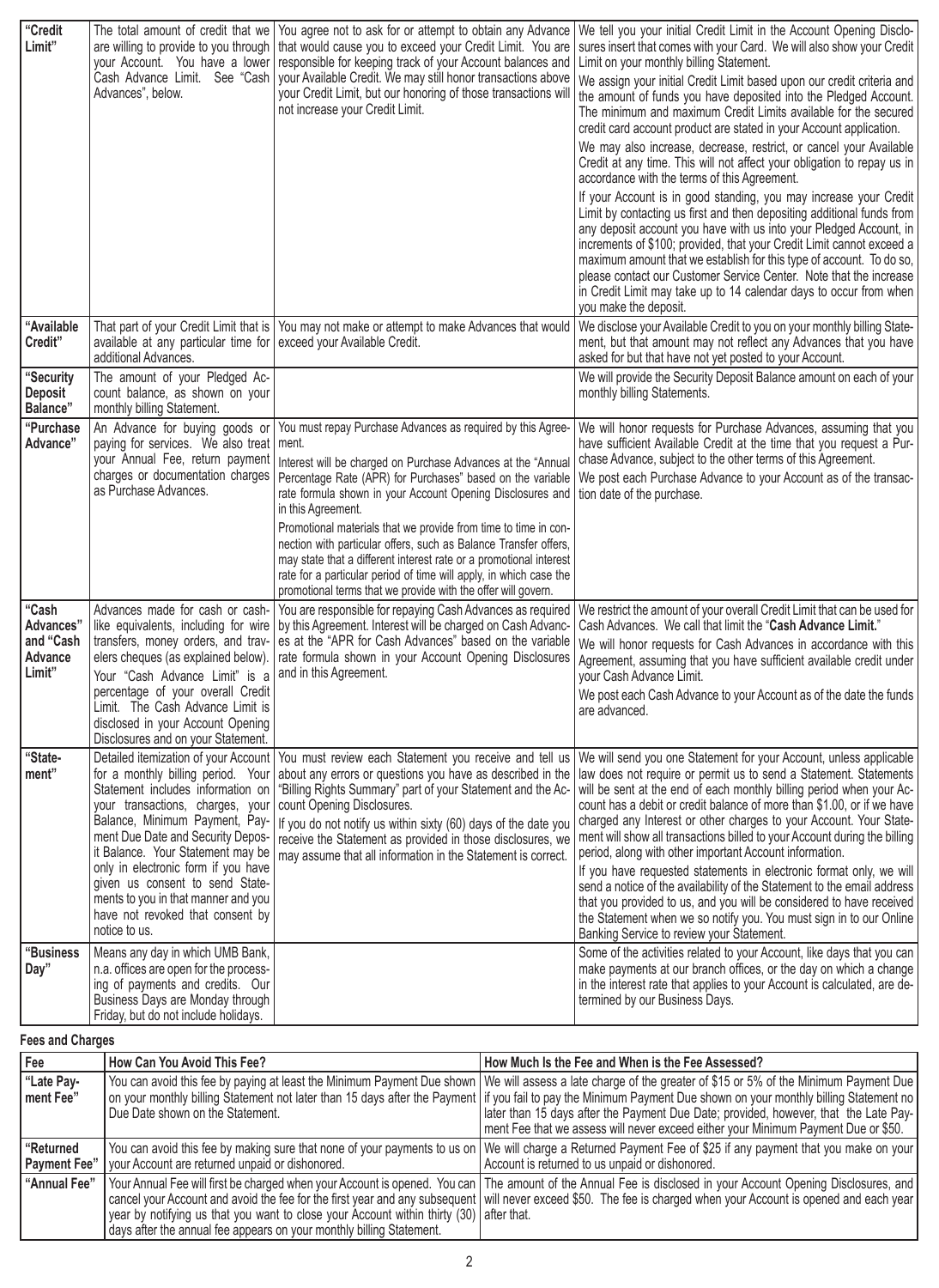**Interest Charges:** The information below explains how we calculate and charge interest on your Account.

| Variable<br><b>APRs</b>              | We determine the Annual Percentage Rates ("APR"s) applicable to the different types of transactions on your Account in the manner described in your Account Opening<br>Disclosures and below. These APRs are variable, unless the disclosures that we provide to you in connection with a particular offer provide otherwise. This means that<br>your interest rate is calculated by adding a percentage rate (called a "Margin") to the Prime Rate for a billing period. (In some cases, like for promotional offers, the APR<br>may be fixed for the period of time specified in the Account Opening Disclosures or the marketing materials that we provide related to the special offer; after the promotional<br>period has ended, the APR will be variable.) When your interest rate is variable, the APR for a category of transactions (like Cash Advances or Purchase Advances) may<br>vary from billing period to billing period if the Prime Rate changes. The "Prime Rate" is the highest prime rate published in the "Money Rates" section of The Wall Street<br>Journal print edition. The Prime Rate used in a billing period to calculate your interest rate is the Prime Rate most recently available as of the 15th day of the previous<br>month, or the next Business Day if the 15th is not a Business Day.<br>The Margin for Purchase Advances and the Margin for Cash Advances are stated in your Account Opening Disclosures. These Margins will apply to your Account unless |
|--------------------------------------|-----------------------------------------------------------------------------------------------------------------------------------------------------------------------------------------------------------------------------------------------------------------------------------------------------------------------------------------------------------------------------------------------------------------------------------------------------------------------------------------------------------------------------------------------------------------------------------------------------------------------------------------------------------------------------------------------------------------------------------------------------------------------------------------------------------------------------------------------------------------------------------------------------------------------------------------------------------------------------------------------------------------------------------------------------------------------------------------------------------------------------------------------------------------------------------------------------------------------------------------------------------------------------------------------------------------------------------------------------------------------------------------------------------------------------------------------------------------------------------------------------|
|                                      | we change the Margin after giving you notice as required by law. If we change the Margin that applies, the new Margin will only apply to new transactions after the effective<br>date of the change. You will generally have at least 45 days' notice of the change.                                                                                                                                                                                                                                                                                                                                                                                                                                                                                                                                                                                                                                                                                                                                                                                                                                                                                                                                                                                                                                                                                                                                                                                                                                |
| <b>Maximum</b>                       | The maximum interest rate that we apply to your outstanding balances is disclosed on the Account Opening Disclosures that you receive with your Card.                                                                                                                                                                                                                                                                                                                                                                                                                                                                                                                                                                                                                                                                                                                                                                                                                                                                                                                                                                                                                                                                                                                                                                                                                                                                                                                                               |
| <b>APR</b>                           | If you are a member of the Armed Forces or a dependent of a member of the Armed Forces, your maximum Annual Percentage Rate is disclosed in the Military Lending<br>Act paragraph below.                                                                                                                                                                                                                                                                                                                                                                                                                                                                                                                                                                                                                                                                                                                                                                                                                                                                                                                                                                                                                                                                                                                                                                                                                                                                                                            |
| Grace                                | Cash Advances: There is no grace period for Cash Advances.                                                                                                                                                                                                                                                                                                                                                                                                                                                                                                                                                                                                                                                                                                                                                                                                                                                                                                                                                                                                                                                                                                                                                                                                                                                                                                                                                                                                                                          |
| <b>Periods</b>                       | Purchase Advances: Your Payment Due Date is shown on your Statement, and will be at least 25 days after the close of each billing period. You will not be charged<br>interest on new Purchase Advances if you pay your New Balance in full by the Payment Due Date shown on that Statement. If you do not pay the entire amount of the<br>New Balance by the Payment Due Date, the unpaid balance will begin accruing interest charges on the first day of the new billing period and each new Purchase Advance<br>reflected in that billing period will begin accruing interest on the date the Purchase posts to your account.                                                                                                                                                                                                                                                                                                                                                                                                                                                                                                                                                                                                                                                                                                                                                                                                                                                                    |
| <b>Monthly</b>                       | We calculate the monthly interest charge on your Account in the following manner:                                                                                                                                                                                                                                                                                                                                                                                                                                                                                                                                                                                                                                                                                                                                                                                                                                                                                                                                                                                                                                                                                                                                                                                                                                                                                                                                                                                                                   |
| Interest<br>Calcula-<br>tion         | First, we calculate the "Average Daily Balance" for each category of transactions (e.g., Cash Advances, Purchase Advances, or promotional balances) by doing the<br>following:                                                                                                                                                                                                                                                                                                                                                                                                                                                                                                                                                                                                                                                                                                                                                                                                                                                                                                                                                                                                                                                                                                                                                                                                                                                                                                                      |
|                                      | We take the beginning balance for that type of transaction each day during the monthly billing period and add any new Advances of that type posted that day and subtract<br>any payments that are applied to the transaction category for that day. This gives us the daily balance for that type of transaction. We then add up all the daily balances for<br>each transaction type for each day included in the monthly billing Statement, and divide by the total number of days included in the monthly billing Statement. That gives<br>us the Average Daily Balance for each transaction type.                                                                                                                                                                                                                                                                                                                                                                                                                                                                                                                                                                                                                                                                                                                                                                                                                                                                                                |
|                                      | Next, we divide the applicable Annual Percentage Rate by 365. This gives us the "Daily Interest Rate".                                                                                                                                                                                                                                                                                                                                                                                                                                                                                                                                                                                                                                                                                                                                                                                                                                                                                                                                                                                                                                                                                                                                                                                                                                                                                                                                                                                              |
|                                      | Finally, we multiply the applicable Daily Interest Rate for each type of transaction by the Average Daily Balance for that category of transactions, and multiply that total by<br>the number of days in the monthly billing period. This gives us the interest charge for each category of transactions.                                                                                                                                                                                                                                                                                                                                                                                                                                                                                                                                                                                                                                                                                                                                                                                                                                                                                                                                                                                                                                                                                                                                                                                           |
| <b>Minimum</b><br>Interest<br>Charge | A Minimum Interest Charge will be assessed to your Account for any billing period in which monthly interest is charged, but the calculated amount of the monthly interest is<br>less than the Minimum Interest Charge. When this occurs you will not be charged the calculated monthly interest charge, but will instead be charged the Minimum Interest<br>Charge. The amount of the Minimum Interest Charge is shown in the Account Opening Disclosures.                                                                                                                                                                                                                                                                                                                                                                                                                                                                                                                                                                                                                                                                                                                                                                                                                                                                                                                                                                                                                                          |
| <b>Military</b><br>Lending<br>Act    | The Military Lending Act provides protections for certain members of the Armed Forces and their dependents ("Covered Borrowers") for new credit card accounts opened<br>on or after October 3, 2017. The provisions of this section apply only to Covered Borrowers who open their Accounts after that date. If you would like more information<br>about whether you are a Covered Borrower and whether this paragraph applies to you, please contact us at (888) 615-2179.                                                                                                                                                                                                                                                                                                                                                                                                                                                                                                                                                                                                                                                                                                                                                                                                                                                                                                                                                                                                                         |
|                                      | Statement of MAPR: Federal law provides important protections to members of the Armed Forces and their dependents relating to extensions of consumer credit. In gen-<br>eral, the cost of consumer credit to a member of the Armed Forces and his or her dependents may not exceed an Annual Percentage Rate of 36%. This rate must include,<br>as applicable to the credit transaction or account: (1) the costs associated with credit insurance premiums; (2) fees for ancillary products sold in connection with the credit<br>transaction; (3) any application fee charged (other than certain application fees for specified credit transactions or accounts); and (4) any participation fee charged (other<br>than certain participation fees for a credit card account).                                                                                                                                                                                                                                                                                                                                                                                                                                                                                                                                                                                                                                                                                                                    |
|                                      | Oral Disclosures: If you are a Covered Borrower and want to hear important disclosures and payment information about your obligations under this Agreement, please<br>call (888) 615-2179.                                                                                                                                                                                                                                                                                                                                                                                                                                                                                                                                                                                                                                                                                                                                                                                                                                                                                                                                                                                                                                                                                                                                                                                                                                                                                                          |
|                                      | At any time during which the Military Lending Act applies to you, no provision of your Agreement that is inconsistent with that law will apply, and this Agreement will be<br>interpreted to comply with the Military Lending Act.                                                                                                                                                                                                                                                                                                                                                                                                                                                                                                                                                                                                                                                                                                                                                                                                                                                                                                                                                                                                                                                                                                                                                                                                                                                                  |

**Account Features:** The information below shows the features that may be made available to you through your Account, and information about how they work and what the costs and terms of each feature are.

| Feature                           | <b>How It Works</b>                                                                                                                                                                                                                                                                                                                                                                                                                                                                                                                                                                                                                                                                                                                                                                                                                                                                                                                                                                                                                                                                                                                                                                                                                                                                                                                                                                                                                                                                                                                                                  | <b>Costs and Limitations</b>                                                                                                                                                                                                |
|-----------------------------------|----------------------------------------------------------------------------------------------------------------------------------------------------------------------------------------------------------------------------------------------------------------------------------------------------------------------------------------------------------------------------------------------------------------------------------------------------------------------------------------------------------------------------------------------------------------------------------------------------------------------------------------------------------------------------------------------------------------------------------------------------------------------------------------------------------------------------------------------------------------------------------------------------------------------------------------------------------------------------------------------------------------------------------------------------------------------------------------------------------------------------------------------------------------------------------------------------------------------------------------------------------------------------------------------------------------------------------------------------------------------------------------------------------------------------------------------------------------------------------------------------------------------------------------------------------------------|-----------------------------------------------------------------------------------------------------------------------------------------------------------------------------------------------------------------------------|
| Conve-<br>nience<br><b>Checks</b> | A "Convenience Check" is an Advance that you use to pay a creditor other than us. You can obtain   If you utilize a Convenience Check, or create an instrument with<br>or use a Convenience Check or Cashway Check by (1) using an instrument that we provide you that the same routing and transit information on it as the instruments<br>contains the words "Convenience Check" or "Cashway Check," (2) creating an instrument with the same   that we send you, we will treat the transaction as a Cash Ad-<br>routing and transit information on it as the instruments that we send you to access your Account, or (3)<br>by calling our Service Center.<br>When Convenience Checks are sent to other creditors through the mail, there may be a delay in posting   to your Account on the business day that they are presented to  <br>the payment to your account with the other creditor and against your Credit Limit. We will rely on the I us for payment.<br>information about your account with the other creditor that you supply to us. You may ask us to stop   Unless we notify you ahead of time, you may not use a Conve-<br>payment on a Convenience Check or Cashway Check, but it must reach us within enough time for us to   nience Check to transfer a balance owed from other UMB ac-<br>be able to act on the request before the payment is presented to us.<br>Convenience Checks transactions will be reflected on your monthly billing Statement, but you will not<br>receive the paid instrument with your monthly billing Statement. | vance, and the Cash Advance Fee shown in the Account Opening<br>Disclosures will apply. Convenience Check transactions will post<br>counts or any other company within the UMB organization to your<br>credit card Account. |
| Foreign<br>Transac-<br>tions      | You may be able to use your Account to receive Advances in a currency other than U.S. dollars. When   We will charge the Foreign Transaction Fee shown in the Account<br>you do this, Visa USA or other applicable payment card network will convert the Advance into a U.S. Opening Disclosures for any Advance occurring outside the Unit-<br>dollar amount. The payment card network will use its currency conversion procedures in effect when it   ed States or a U.S. territory, or from any online transaction made<br>processes the transactions. The conversion rate in effect on the processing date might differ from the   in the United States or U.S. territory with a party located outside<br>rate in effect on the transaction or posting date. The rate used may vary from the rate the payment card   the United States or a U.S. territory. This fee is in addition to any<br>network itself receives.                                                                                                                                                                                                                                                                                                                                                                                                                                                                                                                                                                                                                                           | other rates or fees that may apply to foreign transactions, which<br>could be applied depending on the type of transaction that you<br>engage in outside of the United States or a U.S. Territory.                          |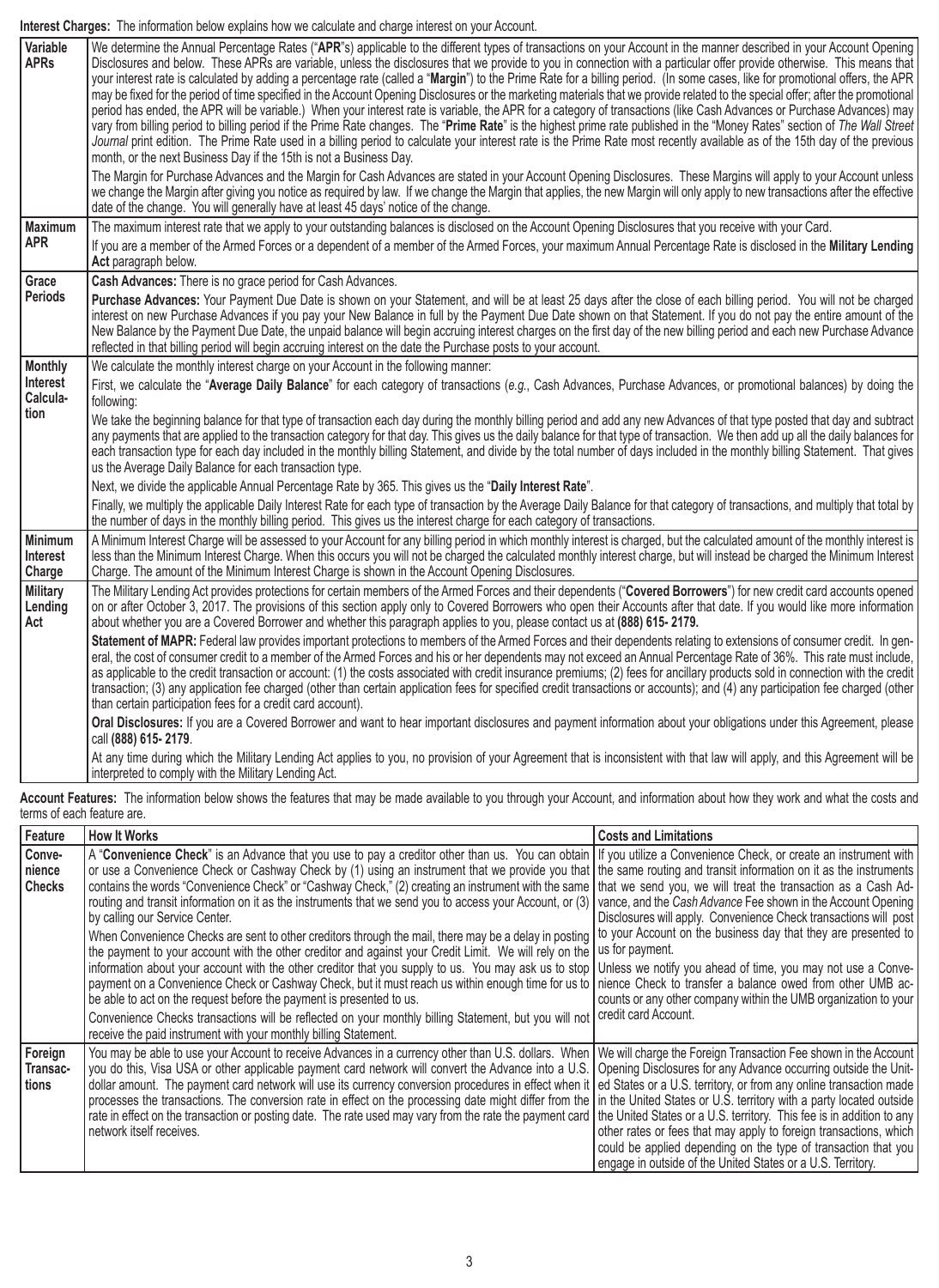|                                                                                                                                                                                                                                                                                                                                                                                                                                                                                                                                                                                                                                                                                                                                                                                                                                            | Payments: The information below explains how we calculate your required payments, how you may make payments, and how we apply your payments to your Account balances.                                                                                                                                              |                                                                                                                                                                                                                                                                                                                                                                                                                                                                                                                                                                                                                                                                                                                                                                                                                                                                                                                                        |                                                                                                                                                                                                                                                                                                |  |  |
|--------------------------------------------------------------------------------------------------------------------------------------------------------------------------------------------------------------------------------------------------------------------------------------------------------------------------------------------------------------------------------------------------------------------------------------------------------------------------------------------------------------------------------------------------------------------------------------------------------------------------------------------------------------------------------------------------------------------------------------------------------------------------------------------------------------------------------------------|--------------------------------------------------------------------------------------------------------------------------------------------------------------------------------------------------------------------------------------------------------------------------------------------------------------------|----------------------------------------------------------------------------------------------------------------------------------------------------------------------------------------------------------------------------------------------------------------------------------------------------------------------------------------------------------------------------------------------------------------------------------------------------------------------------------------------------------------------------------------------------------------------------------------------------------------------------------------------------------------------------------------------------------------------------------------------------------------------------------------------------------------------------------------------------------------------------------------------------------------------------------------|------------------------------------------------------------------------------------------------------------------------------------------------------------------------------------------------------------------------------------------------------------------------------------------------|--|--|
| Minimum<br>Payment<br>Calcula-<br>tion                                                                                                                                                                                                                                                                                                                                                                                                                                                                                                                                                                                                                                                                                                                                                                                                     | The Minimum Payment that we will show on your monthly billing Statement will equal:<br>(1) Any Minimum Payment from the previous monthly billing period that you did not pay, plus<br>$(2)$ The greater of:<br>\$25.00, or<br>а.                                                                                   |                                                                                                                                                                                                                                                                                                                                                                                                                                                                                                                                                                                                                                                                                                                                                                                                                                                                                                                                        |                                                                                                                                                                                                                                                                                                |  |  |
|                                                                                                                                                                                                                                                                                                                                                                                                                                                                                                                                                                                                                                                                                                                                                                                                                                            | b.                                                                                                                                                                                                                                                                                                                 | The amount of any Late Payment Fee or Returned Payment Fee charged on the monthly billing Statement, or                                                                                                                                                                                                                                                                                                                                                                                                                                                                                                                                                                                                                                                                                                                                                                                                                                |                                                                                                                                                                                                                                                                                                |  |  |
|                                                                                                                                                                                                                                                                                                                                                                                                                                                                                                                                                                                                                                                                                                                                                                                                                                            | C.                                                                                                                                                                                                                                                                                                                 | The sum of<br>i. one percent (1%) of the New Balance, plus                                                                                                                                                                                                                                                                                                                                                                                                                                                                                                                                                                                                                                                                                                                                                                                                                                                                             |                                                                                                                                                                                                                                                                                                |  |  |
|                                                                                                                                                                                                                                                                                                                                                                                                                                                                                                                                                                                                                                                                                                                                                                                                                                            |                                                                                                                                                                                                                                                                                                                    | ii. total billed monthly interest charges, plus<br>iii. any Late Payment or Returned Payment Fees.                                                                                                                                                                                                                                                                                                                                                                                                                                                                                                                                                                                                                                                                                                                                                                                                                                     |                                                                                                                                                                                                                                                                                                |  |  |
|                                                                                                                                                                                                                                                                                                                                                                                                                                                                                                                                                                                                                                                                                                                                                                                                                                            |                                                                                                                                                                                                                                                                                                                    |                                                                                                                                                                                                                                                                                                                                                                                                                                                                                                                                                                                                                                                                                                                                                                                                                                                                                                                                        | The Minimum Payment will never exceed your Account's New Balance amount. Your calculated minimum payment will be rounded to the nearest whole dollar amount.                                                                                                                                   |  |  |
|                                                                                                                                                                                                                                                                                                                                                                                                                                                                                                                                                                                                                                                                                                                                                                                                                                            | Where                                                                                                                                                                                                                                                                                                              | website, at one of our branch offices, or over the telephone to one of our Customer Service representatives.                                                                                                                                                                                                                                                                                                                                                                                                                                                                                                                                                                                                                                                                                                                                                                                                                           | All payments that you make to us through the mail must be sent to us at the address for payments shown on your monthly billing Statement. The<br>mailing address for payments is also shown below under "Other Customer Service Information." You can also make payments at our Online Banking |  |  |
| Sending<br>Us Pay-<br>ments                                                                                                                                                                                                                                                                                                                                                                                                                                                                                                                                                                                                                                                                                                                                                                                                                | <b>When Payments</b><br><b>Are Credited to</b><br>your Account                                                                                                                                                                                                                                                     | Payments that we receive by 5:00 p.m. on any Business Day at the post office box address on your monthly billing Statement will be credited to<br>your Account as of that day. If the Payment Due Date falls on a non-Business Day, we will treat any payment received by us at that post office box<br>address by 5:00 p.m. on the next Business Day as being received by us on the Payment Due Date. Payments that do not meet the requirements of<br>this "Sending Us Payments" section may be subject to a delay in crediting of up to five (5) days after the date of receipt.<br>When we receive a check in payment on your Account, we will credit the check as a payment to reduce the balance for purposes of calculating the<br>interest you owe, but the full amount of your payment may not be reflected in your Available Credit for up to ten (10) Business Days, to allow us to be<br>sure that the check is collected. |                                                                                                                                                                                                                                                                                                |  |  |
|                                                                                                                                                                                                                                                                                                                                                                                                                                                                                                                                                                                                                                                                                                                                                                                                                                            | How                                                                                                                                                                                                                                                                                                                | All payments must be payable in U.S. dollars from an account at a U.S. financial institution and otherwise in a form acceptable to us. Payments made<br>with a check drawn on a foreign bank will not be accepted. We do not accept cash payments through the mail. You may not make payments using<br>the available credit from your Account or any other credit account with us or any other company within the UMB organization.<br>Payments made through the mail must include the payment slip that we send you as part of your monthly billing Statement.                                                                                                                                                                                                                                                                                                                                                                        |                                                                                                                                                                                                                                                                                                |  |  |
|                                                                                                                                                                                                                                                                                                                                                                                                                                                                                                                                                                                                                                                                                                                                                                                                                                            | <b>Sending Us</b><br><b>Checks</b> ; Notice<br>of Electronic<br><b>Presentment</b>                                                                                                                                                                                                                                 | When you provide a check as payment, you authorize us to either (1) process the payment as a check transaction or (2) use the information from your<br>check to make a one-time electronic fund transfer ("EFT") from your deposit account. When we use information from your check for an EFT, funds<br>may be withdrawn from your deposit account as soon as the same day we receive your payment. If your check is converted into an electronic image<br>it will be collected and returned electronically.                                                                                                                                                                                                                                                                                                                                                                                                                          |                                                                                                                                                                                                                                                                                                |  |  |
|                                                                                                                                                                                                                                                                                                                                                                                                                                                                                                                                                                                                                                                                                                                                                                                                                                            | Availability of<br><b>Credit After</b><br>Payment                                                                                                                                                                                                                                                                  | We may, at our discretion, delay the availability of credit when you make a payment until we reasonably believe that your payment has cleared. We<br>do not provide you with a notice if we delay replenishing your Available Credit to ensure the collectability of your payment. If we replenish your Credit<br>Limit before a payment has cleared and a payment is returned to us unpaid, it will reduce your Available Credit, and may result in your Account being<br>in an over-the-credit-limit status.                                                                                                                                                                                                                                                                                                                                                                                                                         |                                                                                                                                                                                                                                                                                                |  |  |
| Any check or other payment that has restrictive words, conditions, limitations, or special instructions added (including payments marked with the<br><b>Payments Marked</b><br>with Restrictive<br>words "Paid in Full" or similar language) and all accompanying communications must be mailed to and received at P.O. Box 419734, Kansas City,<br>Words, Condi-<br>Missouri 64141-6734, and include the phrase "Attn: Payment of Disputed Amount" or words of similar effect in the heading of your letter. If you make<br>tions or Instruc-<br>your payment or send any accompanying communications to any other address, we may accept and process the payment without losing any of our<br>rights. We may deposit any payment without that deposit effecting an accord and satisfaction with respect to the disputed amount.<br>tions |                                                                                                                                                                                                                                                                                                                    |                                                                                                                                                                                                                                                                                                                                                                                                                                                                                                                                                                                                                                                                                                                                                                                                                                                                                                                                        |                                                                                                                                                                                                                                                                                                |  |  |
| Sending<br>Us Pay-<br>ments                                                                                                                                                                                                                                                                                                                                                                                                                                                                                                                                                                                                                                                                                                                                                                                                                | Other Payment<br><b>Provisions</b>                                                                                                                                                                                                                                                                                 | We can accept partial payments, late payments or payments with any restrictive writing without losing our rights under this Agreement. You should<br>not send us a postdated check to make a payment. If you do so, we may decide to present the check for payment before the date that you wrote on<br>the check, or return it without processing it for payment to the person who sent it. We are not liable to you for any loss or expense arising from the<br>action we decide to take in those circumstances.<br>We may adjust your Account as necessary to correct errors, to process returned and reversed payments, and to handle similar issues.                                                                                                                                                                                                                                                                              |                                                                                                                                                                                                                                                                                                |  |  |
| How Pay-<br>ments Are<br><b>Applied</b>                                                                                                                                                                                                                                                                                                                                                                                                                                                                                                                                                                                                                                                                                                                                                                                                    | Minimum Pay-<br>ment                                                                                                                                                                                                                                                                                               | If applicable, your Statement will show the Minimum Payment Due and the Due Date. To avoid a late payment fee, you must pay us at least this<br>minimum payment amount no later than 15 days after the Due Date provided in the Statement. In addition to the minimum payment, you may pay all<br>or part of the total balance on your Account. You must still pay at least the minimum payment amount each month, even if you paid greater than the<br>minimum on the previous Statement. The entire balance is immediately due and payable if your Account is 180 days past due, part of a bankruptcy<br>proceeding or is otherwise charged off.                                                                                                                                                                                                                                                                                     |                                                                                                                                                                                                                                                                                                |  |  |
|                                                                                                                                                                                                                                                                                                                                                                                                                                                                                                                                                                                                                                                                                                                                                                                                                                            |                                                                                                                                                                                                                                                                                                                    | payments are applied in accordance with applicable law.                                                                                                                                                                                                                                                                                                                                                                                                                                                                                                                                                                                                                                                                                                                                                                                                                                                                                | We may apply your Minimum Payment to your Account in any manner that we choose, including in a way that is most favorable to us. However, all                                                                                                                                                  |  |  |
|                                                                                                                                                                                                                                                                                                                                                                                                                                                                                                                                                                                                                                                                                                                                                                                                                                            | <b>Amounts in Ex-</b><br>cess of Minimum<br>Payment                                                                                                                                                                                                                                                                | If you make a payment that exceeds your Minimum Payment, we will generally apply the excess amount to your Account balances in order of the<br>highest Annual Percentage Rate to the lowest Annual Percentage Rate.                                                                                                                                                                                                                                                                                                                                                                                                                                                                                                                                                                                                                                                                                                                    |                                                                                                                                                                                                                                                                                                |  |  |
| Prepay-<br>ment                                                                                                                                                                                                                                                                                                                                                                                                                                                                                                                                                                                                                                                                                                                                                                                                                            | You may pay all or any part of your outstanding Account balance at any time. Payment of more than the Minimum Payment Due in one billing period (but less than<br>the outstanding balance) will not relieve you of the obligation to pay the entire Minimum Payment Due in any later billing period.               |                                                                                                                                                                                                                                                                                                                                                                                                                                                                                                                                                                                                                                                                                                                                                                                                                                                                                                                                        |                                                                                                                                                                                                                                                                                                |  |  |
|                                                                                                                                                                                                                                                                                                                                                                                                                                                                                                                                                                                                                                                                                                                                                                                                                                            |                                                                                                                                                                                                                                                                                                                    | Default: The information below explains how you can avoid defaulting and what may happen if you do default.                                                                                                                                                                                                                                                                                                                                                                                                                                                                                                                                                                                                                                                                                                                                                                                                                            |                                                                                                                                                                                                                                                                                                |  |  |
|                                                                                                                                                                                                                                                                                                                                                                                                                                                                                                                                                                                                                                                                                                                                                                                                                                            | <b>Actions That Trigger a Default</b>                                                                                                                                                                                                                                                                              |                                                                                                                                                                                                                                                                                                                                                                                                                                                                                                                                                                                                                                                                                                                                                                                                                                                                                                                                        | <b>Potential Results of Triggering a Default</b>                                                                                                                                                                                                                                               |  |  |
| To the extent permitted by applicable law, your Account will be in default if:<br>If you are in default, we may take the following actions without notifying you, unless the<br>(a) You fail to make any required Minimum Payment by the corresponding Payment Due Date;                                                                                                                                                                                                                                                                                                                                                                                                                                                                                                                                                                   |                                                                                                                                                                                                                                                                                                                    |                                                                                                                                                                                                                                                                                                                                                                                                                                                                                                                                                                                                                                                                                                                                                                                                                                                                                                                                        | law says that we must notify you:                                                                                                                                                                                                                                                              |  |  |
| (b) Any payment you make is returned, not paid or cannot be processed and as a result, the<br>(a) Revoke your Account privileges temporarily or permanently and close your Account;                                                                                                                                                                                                                                                                                                                                                                                                                                                                                                                                                                                                                                                        |                                                                                                                                                                                                                                                                                                                    |                                                                                                                                                                                                                                                                                                                                                                                                                                                                                                                                                                                                                                                                                                                                                                                                                                                                                                                                        |                                                                                                                                                                                                                                                                                                |  |  |
| required Minimum Payment is not made;<br>(b) Lower your Credit Limits;<br>(c) Your balance at any time exceeds your Credit Limit;<br>(c) Declare your full Account balance to be immediately due and payable, subject to                                                                                                                                                                                                                                                                                                                                                                                                                                                                                                                                                                                                                   |                                                                                                                                                                                                                                                                                                                    |                                                                                                                                                                                                                                                                                                                                                                                                                                                                                                                                                                                                                                                                                                                                                                                                                                                                                                                                        |                                                                                                                                                                                                                                                                                                |  |  |
| (d) You fail to comply with any term of this Agreement;<br>any notice and cure rights required by applicable law;<br>(d) Exercise any or all of our rights as a secured creditor with respect to the Pledged<br>(e) You die or become legally incompetent;                                                                                                                                                                                                                                                                                                                                                                                                                                                                                                                                                                                 |                                                                                                                                                                                                                                                                                                                    |                                                                                                                                                                                                                                                                                                                                                                                                                                                                                                                                                                                                                                                                                                                                                                                                                                                                                                                                        |                                                                                                                                                                                                                                                                                                |  |  |
| (f) You become insolvent or bankrupt, or you make a general assignment for the benefit of<br>Account and the funds on deposit in the Pledged Account;                                                                                                                                                                                                                                                                                                                                                                                                                                                                                                                                                                                                                                                                                      |                                                                                                                                                                                                                                                                                                                    |                                                                                                                                                                                                                                                                                                                                                                                                                                                                                                                                                                                                                                                                                                                                                                                                                                                                                                                                        |                                                                                                                                                                                                                                                                                                |  |  |
| (e) Exercise any other right or remedy under this Agreement and applicable law;<br>creditors;<br>(g) Any person tries to attach, levy upon or otherwise take or control funds of yours in our<br>(f) Continue to charge you interest charges and fees as long as your balances remain                                                                                                                                                                                                                                                                                                                                                                                                                                                                                                                                                      |                                                                                                                                                                                                                                                                                                                    |                                                                                                                                                                                                                                                                                                                                                                                                                                                                                                                                                                                                                                                                                                                                                                                                                                                                                                                                        |                                                                                                                                                                                                                                                                                                |  |  |
| possession, including any part of the Collateral, and including any other form of legal pro-<br>outstanding, subject to our compliance with applicable law; and<br>ceeding involving or relating to the Collateral or the Pledged Account;<br>(g) Subject to applicable law, charge you fees and expenses incurred when we try to                                                                                                                                                                                                                                                                                                                                                                                                                                                                                                          |                                                                                                                                                                                                                                                                                                                    |                                                                                                                                                                                                                                                                                                                                                                                                                                                                                                                                                                                                                                                                                                                                                                                                                                                                                                                                        |                                                                                                                                                                                                                                                                                                |  |  |
|                                                                                                                                                                                                                                                                                                                                                                                                                                                                                                                                                                                                                                                                                                                                                                                                                                            | (h) You give us false or misleading information or an unauthorized signature at any time;<br>collect on your Account, including, attorneys' fees and court costs. If you are a res-                                                                                                                                |                                                                                                                                                                                                                                                                                                                                                                                                                                                                                                                                                                                                                                                                                                                                                                                                                                                                                                                                        |                                                                                                                                                                                                                                                                                                |  |  |
|                                                                                                                                                                                                                                                                                                                                                                                                                                                                                                                                                                                                                                                                                                                                                                                                                                            | You fail to make any payment or perform any promise in any other agreement with us or on<br>ident of Nebraska, lowa or any other state that prohibits contracting for or charging<br>(i)<br>another obligation you owe us; or<br>attorneys' fees or other fees when you default, we will not charge you attorneys' |                                                                                                                                                                                                                                                                                                                                                                                                                                                                                                                                                                                                                                                                                                                                                                                                                                                                                                                                        |                                                                                                                                                                                                                                                                                                |  |  |

fees or those other fees.

(j) Any judgment, lien, attachment or execution is issued against you or any of your property.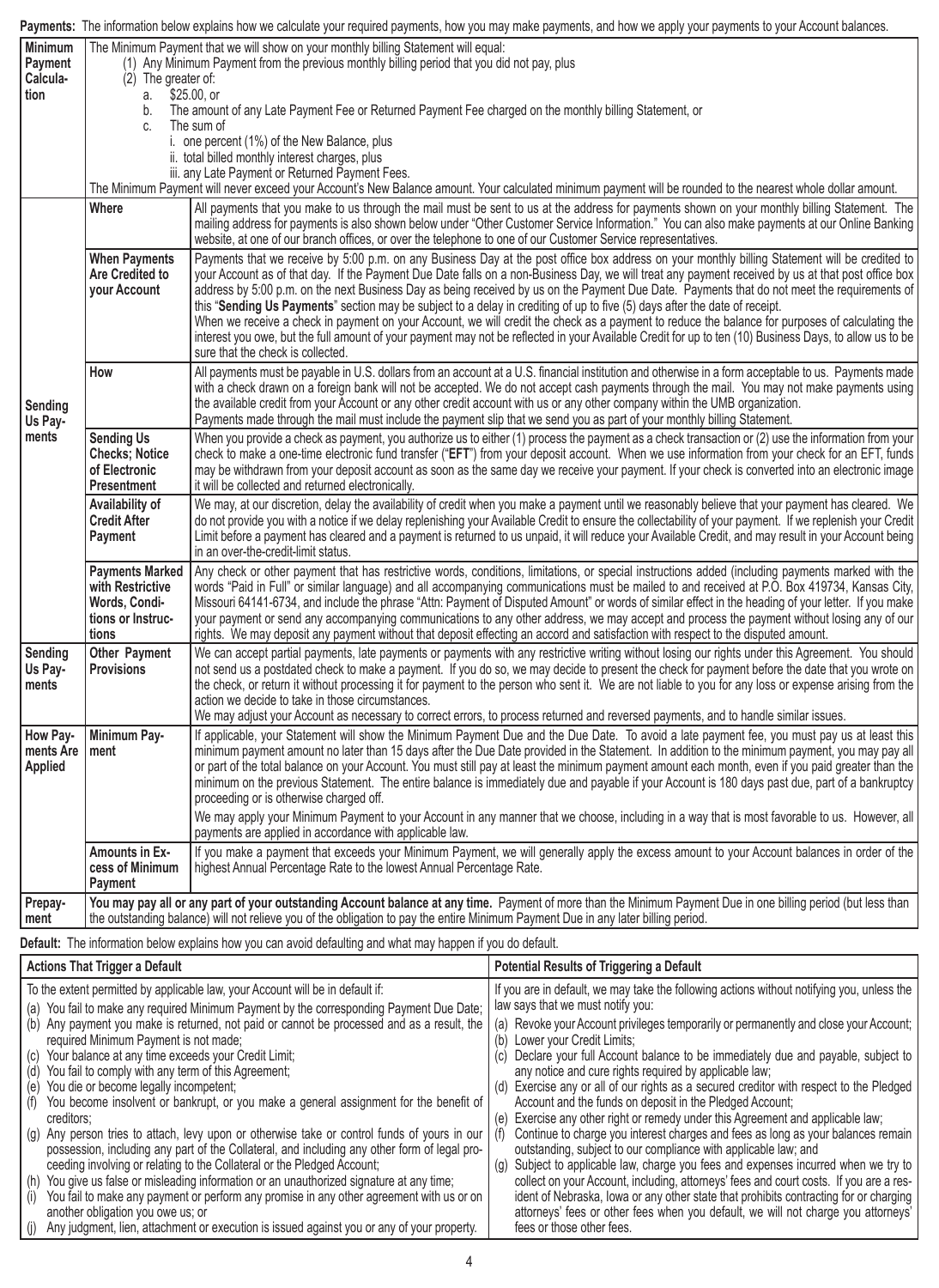**Other Important Information and Terms:** The section below contains additional important information and terms about how we can change the terms of this Agreement, and your rights under certain circumstances to reject the changes that we announce.

| <b>Topic</b>                                                                                                                   | <b>Summary</b>                                                                                                                                                                                                                                                                                                                                                                                                           | <b>Additional Details</b>                                                                                                                                                                                                                                                                                                                                                                                                                                                                                                                                                                                                                                                                                                                                                                                                                                                                                                                                                                                                                                                                                                                                                                                                                                                                                                                                                                                                                                                                                                                                                                                                                                                                                                                                                                                                                                                                                                                                                                                                                                                                                                                                                                                                                                 |
|--------------------------------------------------------------------------------------------------------------------------------|--------------------------------------------------------------------------------------------------------------------------------------------------------------------------------------------------------------------------------------------------------------------------------------------------------------------------------------------------------------------------------------------------------------------------|-----------------------------------------------------------------------------------------------------------------------------------------------------------------------------------------------------------------------------------------------------------------------------------------------------------------------------------------------------------------------------------------------------------------------------------------------------------------------------------------------------------------------------------------------------------------------------------------------------------------------------------------------------------------------------------------------------------------------------------------------------------------------------------------------------------------------------------------------------------------------------------------------------------------------------------------------------------------------------------------------------------------------------------------------------------------------------------------------------------------------------------------------------------------------------------------------------------------------------------------------------------------------------------------------------------------------------------------------------------------------------------------------------------------------------------------------------------------------------------------------------------------------------------------------------------------------------------------------------------------------------------------------------------------------------------------------------------------------------------------------------------------------------------------------------------------------------------------------------------------------------------------------------------------------------------------------------------------------------------------------------------------------------------------------------------------------------------------------------------------------------------------------------------------------------------------------------------------------------------------------------------|
| When We<br><b>Replace</b><br>Your<br>Card with<br>a Card<br>Having a<br><b>Different</b><br>Number                             | will be transferred to your new Ac-<br>count.<br>We will send your new Card num-<br>in a Card update service and who<br>you authorized to bill your Account<br>automatically or that you gave your<br>Card number to because you regu-<br>larly shop there and like to use your<br>Card to make purchases there.                                                                                                         | Sometimes, we need to send you We subscribe to the Visa Account Updater Service (VAU Service). Under this Service, if you have given a merchant your Card number<br>a new Card with a different Card   and authorized the merchant to bill your Account periodically for recurring payments, or if you provided your Card number to a merchant<br>number to service your Account so that you can conveniently make purchases from the merchant from time to time, and we issue you a new Card number, your new<br>properly. Your existing balance Card number will automatically be sent to each merchant that subscribes to the VAU Service. Because not all merchants or billing enti-<br>ties subscribe to the VAU Service, you should always check with each individual merchant that you have authorized to bill your Account<br>to ensure that your payments will continue with your new Card number.<br>You can instruct us not to provide your new Card number to merchants by opting-out of the update service. To opt out, call our Cus-<br>ber to merchants who participate tomer Service number, (800) 821-5184.                                                                                                                                                                                                                                                                                                                                                                                                                                                                                                                                                                                                                                                                                                                                                                                                                                                                                                                                                                                                                                                                                                                              |
| <b>Changes</b><br>to this<br>Agree-<br>ment                                                                                    | We have the right to make chang-<br>es to this Agreement. We will noti-<br>fy you of these changes as we are<br>required to and in the time frame<br>prescribed by law.                                                                                                                                                                                                                                                  | Subject to applicable law, including the Truth in Lending Act and Regulation Z: (i) you agree that we may, in our sole discretion, from<br>time to time change any of the terms and conditions of or add new terms and conditions to this Agreement, including changing the<br>way that we compute interest charges, increasing or adding fees, or changing your Minimum Payment Due; (ii) any of those changes<br>will generally be effective immediately unless we are required by applicable law or elect, in our discretion, to provide you with advance<br>written notice of the changes (and/or the reasons for the changes), afford you the right to reject the change and/or obtain your consent<br>to the change (whether by written agreement, through obtaining an Advance after a specified date or through some other means). In<br>those instances, those changes will be effective if, when and as stated in the notice that we send you; (iii) any changes may apply to<br>your outstanding balance on the effective date of the change and to any future balances created after that date; and (iv) no change to<br>any term of this Agreement will excuse your obligation to pay all amounts owing under this Agreement.                                                                                                                                                                                                                                                                                                                                                                                                                                                                                                                                                                                                                                                                                                                                                                                                                                                                                                                                                                                                                |
| Change<br>of Ad-<br>dress                                                                                                      | If your name or address changes,<br>please notify us of the change by $(1)$ your legal name;<br>Card Services, P.O. Box 419734, (3) your date of birth;<br>Kansas City, Missouri 64141-6734.                                                                                                                                                                                                                             | We need information about you to manage your Account. The information we need includes:<br>writing to us on a separate sheet at (2) a valid U.S. mailing address and residential address (if different);<br>(4) your Social Security Number or other government identification number;<br>(5) your telephone number(s); and<br>(6) the amount of income that is available to you and the source of that income.<br>You must tell us when this information changes. Please update your address in the manner provided on your Statement. You may also<br>update some of this information by logging onto your Account on our Online Banking website or by calling one of our representatives at<br>the telephone number provided on your Statement or on the back of your Card. We may require you to provide additional documents<br>that are acceptable to us to verify this information or any changes. We have the right to restrict or close your Account if we cannot verify<br>your information or if you do not give us additional information as we requested.                                                                                                                                                                                                                                                                                                                                                                                                                                                                                                                                                                                                                                                                                                                                                                                                                                                                                                                                                                                                                                                                                                                                                                                    |
| Monitor-<br>ing/Re-<br>cording<br>of Tele-<br>phone<br><b>Calls</b>                                                            | We, and other parties we desig-<br>nate, can monitor and record our<br>telephone conversations with you<br>regarding your Account.                                                                                                                                                                                                                                                                                       | You consent to and authorize us, any of our affiliates, or any third party we designate to monitor and/or record any of your telephone<br>conversations with our representatives or the representatives of any of those companies regarding your Account.                                                                                                                                                                                                                                                                                                                                                                                                                                                                                                                                                                                                                                                                                                                                                                                                                                                                                                                                                                                                                                                                                                                                                                                                                                                                                                                                                                                                                                                                                                                                                                                                                                                                                                                                                                                                                                                                                                                                                                                                 |
| Report-<br>ing Infor-<br>mation<br>to Credit<br><b>Bureaus</b><br>and<br>Other<br><b>Entities;</b><br>Identity<br><b>Theft</b> | sumer (credit) reporting agencies<br>and others as the law allows. If<br>you ever discover what you be-<br>lieve to be an inaccuracy in the<br>information that we report to credit<br>bureaus, you must notify us. Use<br>the address provided under the<br>heading "Other Customer Service<br>Information" to send us a notice<br>that you believe we have reported<br>information inaccurately about your<br>Account. | We will report information about We may report information about your Account to other creditors, other financial institutions and credit bureaus. In addition, we may<br>your Account to credit bureaus and   provide personal information about you to Visa USA (as applicable), its members or their or our respective contractors for the purpose<br>obtain and use credit and income of providing emergency cash and emergency card replacement services, to fulfill any rewards you earn if you participate in our rewards<br>information about you from con- program or to provide any other Account benefit for which you are entitled.<br>Late payments, missed payments or other defaults on your Account may be reflected in your credit report. Information we provide might<br>appear on your and the Authorized Users' credit reports. This could include negative information if you do not comply with the terms of<br>this Agreement. You have the right to dispute the accuracy of information we have reported. If you believe that any information about<br>your Account that we have reported to a credit bureau is inaccurate, or if you believe that you have been the victim of identity theft in<br>connection with your Account or in connection with any other loan or extension of credit made by us, write us at the address given under<br>the paragraph titled "Other Customer Service Information" below. Please include the heading "Attn: Fraud/Dispute" when you address<br>your envelope, and please include your name, address, Account number, telephone number and a brief description of the problem. If<br>available, please include a copy of the credit report in question. If you believe that you have been the victim of identity theft, you should<br>send us a police report or written statement in a form we provide you alleging that you are the victim of identity theft for a specific debt.<br>Once we receive that documentation, we will cease all debt collection activity until we have reviewed the materials, determined that<br>the debt is still collectible, complied with all obligations under federal law and sent you a written notice describing the basis for our<br>determination. |
| Liability                                                                                                                      | We are generally not liable for any<br>injuries, accidents, losses, claims,<br>or damages you sustain as a result<br>of our failure to honor your Card.                                                                                                                                                                                                                                                                  | We have no responsibility if anyone fails to honor your Card for any reason or for any retention of your Card by any machine, merchant,<br>financial institution or any other person. We have no responsibility for any merchandise purchased or services rendered to you through<br>expenses, inconveniences, costs the use of your Card, except for liability that is specifically imposed on us by law. Subject to the rights granted to you by any applicable<br>law, including the Fair Credit Billing Act, you agree we are not responsible for any claim you might have regarding the purchases of<br>goods or services made with your Card and you agree to assert only against the seller of the merchandise or services, and not against<br>us, all defenses, rights and claims which you may have relating to goods or services purchased through the use of your Card.                                                                                                                                                                                                                                                                                                                                                                                                                                                                                                                                                                                                                                                                                                                                                                                                                                                                                                                                                                                                                                                                                                                                                                                                                                                                                                                                                                        |
| <b>Bank-</b><br>ruptcy<br>Notifica-<br>tion                                                                                    | bankruptcy.                                                                                                                                                                                                                                                                                                                                                                                                              | You must inform us if you declare All bankruptcy notices and related correspondence to us must be sent to us at the address for payments under the paragraph titled<br>"Other Customer Service Information" below. Please include the heading "Attn: Bankruptcy Notice" when you address your envelope.                                                                                                                                                                                                                                                                                                                                                                                                                                                                                                                                                                                                                                                                                                                                                                                                                                                                                                                                                                                                                                                                                                                                                                                                                                                                                                                                                                                                                                                                                                                                                                                                                                                                                                                                                                                                                                                                                                                                                   |
| Govern-<br>ing Law                                                                                                             | This Agreement is governed by<br>Missouri and federal law.                                                                                                                                                                                                                                                                                                                                                               | This Agreement, your Card, your Account and all transactions hereunder are governed by Missouri and federal law. The credit card fees<br>that apply to your Account are governed by Missouri Revised Statutes Section 408.140. The applicable statute of limitations period<br>for all provisions and purposes under this Agreement (including the right to collect debt) will be the longer period provided by Missouri<br>or the jurisdiction where you live.                                                                                                                                                                                                                                                                                                                                                                                                                                                                                                                                                                                                                                                                                                                                                                                                                                                                                                                                                                                                                                                                                                                                                                                                                                                                                                                                                                                                                                                                                                                                                                                                                                                                                                                                                                                           |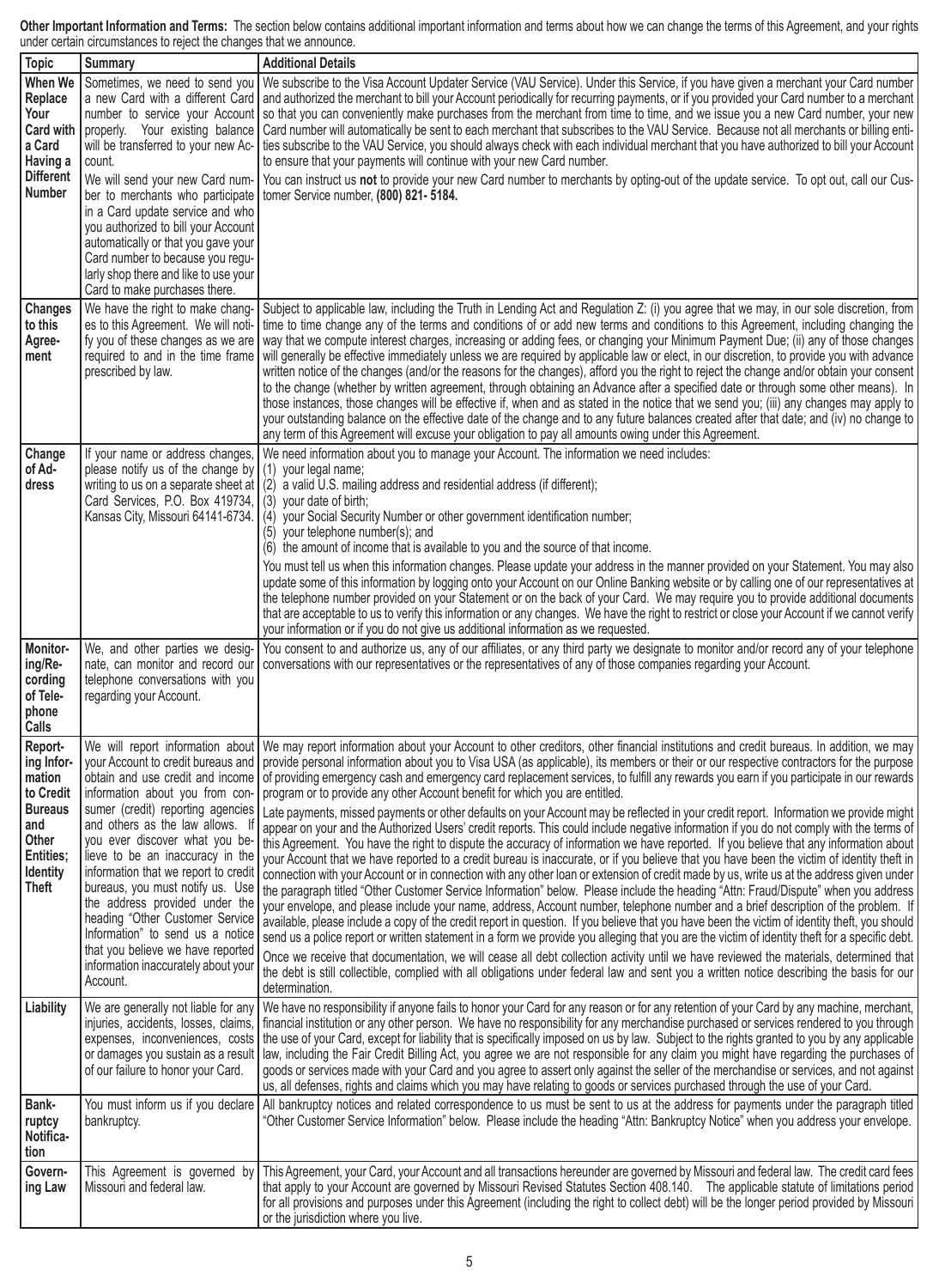| Sever-<br>ability                                                     | if any provision is unenforceable.                                                                                                                                                                                                                                                                                                                                              | The Agreement remains valid even If any provision of this Agreement is found to be invalid or unenforceable under any law, rule or regulation, that does not affect the<br>validity or enforceability of any other provision of this Agreement.                                                                                                                                                                                                                                                                                                                                                                                                                                                                                                                                                                                                                                                                                                                               |                                                                                                                                                                                                                                                                                                                                                                                                                 |  |
|-----------------------------------------------------------------------|---------------------------------------------------------------------------------------------------------------------------------------------------------------------------------------------------------------------------------------------------------------------------------------------------------------------------------------------------------------------------------|-------------------------------------------------------------------------------------------------------------------------------------------------------------------------------------------------------------------------------------------------------------------------------------------------------------------------------------------------------------------------------------------------------------------------------------------------------------------------------------------------------------------------------------------------------------------------------------------------------------------------------------------------------------------------------------------------------------------------------------------------------------------------------------------------------------------------------------------------------------------------------------------------------------------------------------------------------------------------------|-----------------------------------------------------------------------------------------------------------------------------------------------------------------------------------------------------------------------------------------------------------------------------------------------------------------------------------------------------------------------------------------------------------------|--|
| Assign-<br>ment                                                       | of our rights or obligations under<br>this Agreement, without notice to<br>not do so.                                                                                                                                                                                                                                                                                           | We may sell, assign or transfer this   You may not sell, assign or transfer your Account or any of your rights and obligations under this Agreement. However, we may sell,<br>Account, Account balance, or any assign or transfer your Account, or any balance due thereunder, and/or any of our rights and obligations under this Agreement, to a third<br>party without prior notice to or consent by you. Should we do so, then to the extent of any sale, assignment or transfer, that third party<br>will take our place in this Agreement. You must pay them and perform all of your obligations to them and not us. If you pay us after<br>you or your consent, but you may   you are informed or learn that we have transferred your Account or this Agreement, we can handle your payment in any way we think is<br>reasonable. This includes returning the payment to you or forwarding the payment to the other company or person.                                 |                                                                                                                                                                                                                                                                                                                                                                                                                 |  |
| <b>Closing</b><br>Your<br><b>Account</b>                              | We may close or suspend your Ac-<br>count and your right to obtain cred-<br>it from us. We may do this at any<br>time and for any reason, permitted<br>by law, even if you are not in de-<br>fault. A suspension of your Account<br>might be permanent or temporary.                                                                                                            | We reserve the right to close your Account and permit no further Advances to be made on the Account at any time, for any reason or no<br>reason, without prior notice to or consent by you.<br>You may ask us to close your Account by calling or writing us as described on your Statement. If you use your Card or charges post to<br>your Account after you ask us to close it, we may keep it open or reopen it.<br>If your Account is closed or suspended for any reason, you must stop using your Card. You must also cancel all billing arrangements<br>that use the Account to make a payment. We will not do this for you. If we close or permanently suspend your Account, you must also<br>destroy all Cards. You must still pay us all amounts you owe on the Account, even if they are charged after your Account is closed or<br>suspended.                                                                                                                     |                                                                                                                                                                                                                                                                                                                                                                                                                 |  |
| Lost or<br><b>Stolen</b><br>Cards;<br>Unau-<br>thorized<br><b>Use</b> | If you notice the loss or theft of your<br>credit card or a possible unautho-<br>immediately at: Card Services,<br>P.O. Box 419734, Kansas City,<br>MO 64141-6734, or call (800)<br>821- 5184. Telephoning us will not<br>preserve your Billing Error Rights.                                                                                                                   | You will not be liable for any unauthorized use that occurs after you notify us. If your Account was opened primarily for personal, family<br>or household purposes, you will not be liable for any unauthorized use that occurs before your notice to us. If those exceptions do not<br>rized use of your Card, write to us apply, your liability for unauthorized use that occurs before you notify us will not exceed \$50.<br>In general, when the Card is used for an unauthorized transaction (other than a transaction on a commercial card), you have no liability.<br>You must promptly report the claim to us, and you must not have acted grossly negligently or fraudulently in handling your Card.<br>If we reimburse your Account for unauthorized charges made using your Card, you agree to help us investigate, pursue, and get reim-<br>bursement from the wrongdoer. Your help includes giving us documents that we ask for and that are acceptable to us. |                                                                                                                                                                                                                                                                                                                                                                                                                 |  |
| Other<br><b>Customer</b><br><b>Service</b><br>Informa-<br>tion        | For billing errors or disputes:<br><b>Card Services</b><br>P.O. Box 419734<br>Kansas City, MO 64141-6734<br>To make a payment:<br><b>Card Services</b><br>P.O. Box 291736<br>Kansas City, MO 64121-9736<br>To reach our Customer Service<br>representatives:<br>(800) 821-5184 or from the Kansas<br>City area (816) 843-2000<br>Online banking website address:<br>www.umb.com | If you want to send us notices of billing disputes, or mail<br>us payments, or reach our Customer Service represen-<br>tatives by phone, please use the information provided in<br>the column to the left.                                                                                                                                                                                                                                                                                                                                                                                                                                                                                                                                                                                                                                                                                                                                                                    | We will consider a notice to be effective when we receive and have had a<br>reasonable opportunity to act on the notice. Any written or electronic cor-<br>respondence we send to you will be effective and deemed delivered when<br>sent in accordance with any authorization for electronic communications you<br>have agreed to, or when mailed to you at your mail address as it appears<br>on our records. |  |
| Security<br>Interest                                                  | Security Agreement.                                                                                                                                                                                                                                                                                                                                                             | a payment when due, or you otherwise default under this Agreement.                                                                                                                                                                                                                                                                                                                                                                                                                                                                                                                                                                                                                                                                                                                                                                                                                                                                                                            | This credit is secured by the The credit extended under this Agreement is secured by the Collateral as described in the Security Agreement set out above, Without<br>Pledged Account, pursuant to the limitation of our rights under the Security Agreement, we can apply the Collateral to this Account balance in the event you fail to make                                                                  |  |
| <b>Rewards</b>                                                        | Your Account might provide you<br>with the opportunity to earn re-<br>wards.                                                                                                                                                                                                                                                                                                    | If your Account provides you with the opportunity to earn rewards, we will separately provide you with information about your rewards.<br>We will include on your Statements all rewards you have earned from us. It might take up to two billing periods for your earned rewards<br>to appear on your Statement.                                                                                                                                                                                                                                                                                                                                                                                                                                                                                                                                                                                                                                                             |                                                                                                                                                                                                                                                                                                                                                                                                                 |  |
| Force<br>Majeure                                                      | our control.                                                                                                                                                                                                                                                                                                                                                                    | When circumstances are beyond From time to time, due to circumstances beyond our control (for example, system failures, fires, floods, natural disasters, pandemics<br>or other unpredictable events), our services might be unavailable. When this happens, you might be unable to use your Card or obtain<br>information about your Account. We will not be responsible or liable if that happens.                                                                                                                                                                                                                                                                                                                                                                                                                                                                                                                                                                          |                                                                                                                                                                                                                                                                                                                                                                                                                 |  |
| <b>Using a</b><br>PIN                                                 | We may give you a personal identi-<br>fication number (PIN). For security<br>the PIN before you are able to Purchases.<br>the Card.                                                                                                                                                                                                                                             | With a PIN, you may use your Card to: (1) obtain cash from certain automated teller machines (ATM) or (2) make purchases at certain<br>merchant or retailer point-of-sale devices (POS). You may do these things if the ATM or POS requires entry of a PIN and displays the<br>reasons, you might have to provide   logo of the payment card network on your Card. We will treat all ATM transactions as Cash Advances and all POS transactions as<br>complete some transactions using   You should keep your PIN secure and not write it down, give it to anyone, or keep it with your Card. If you lose your Card or believe that  <br>someone has gained unauthorized access to your PIN, you must contact us immediately.                                                                                                                                                                                                                                                 |                                                                                                                                                                                                                                                                                                                                                                                                                 |  |
| <b>Merchant</b><br><b>Refunds</b>                                     | Merchant.                                                                                                                                                                                                                                                                                                                                                                       | When you receive a refund from a   If you are entitled to a refund for goods or services purchased with your Card, you will accept these refunds as credits to your Account.<br>We do not control when a merchant sends us your refund. We will also have a reasonable amount of time after we receive your refund<br>to process it.                                                                                                                                                                                                                                                                                                                                                                                                                                                                                                                                                                                                                                          |                                                                                                                                                                                                                                                                                                                                                                                                                 |  |
| <b>Credit</b><br><b>Balances</b>                                      | When you have a credit balance on<br>your Account.                                                                                                                                                                                                                                                                                                                              | We may reject and return to you any payment that creates a credit balance on your Account. Any credit balance we allow will not be<br>available until we confirm that your payment has cleared. We may reduce the amount of any credit balance by any new amounts billed<br>to your Account. You may contact us as provided on your Statement and request a refund of any available credit balance. If you contact<br>us in writing, we will refund your credit balance within 7 Business Days from our receipt of your written request.                                                                                                                                                                                                                                                                                                                                                                                                                                      |                                                                                                                                                                                                                                                                                                                                                                                                                 |  |
| One<br>Agree-<br>  ment                                               |                                                                                                                                                                                                                                                                                                                                                                                 | meant to be read together. Please keep each of them with the records for your Account.                                                                                                                                                                                                                                                                                                                                                                                                                                                                                                                                                                                                                                                                                                                                                                                                                                                                                        | This Cardholder Agreement, the Account Opening Disclosures, and the Pledge Agreement together form a single agreement and are                                                                                                                                                                                                                                                                                   |  |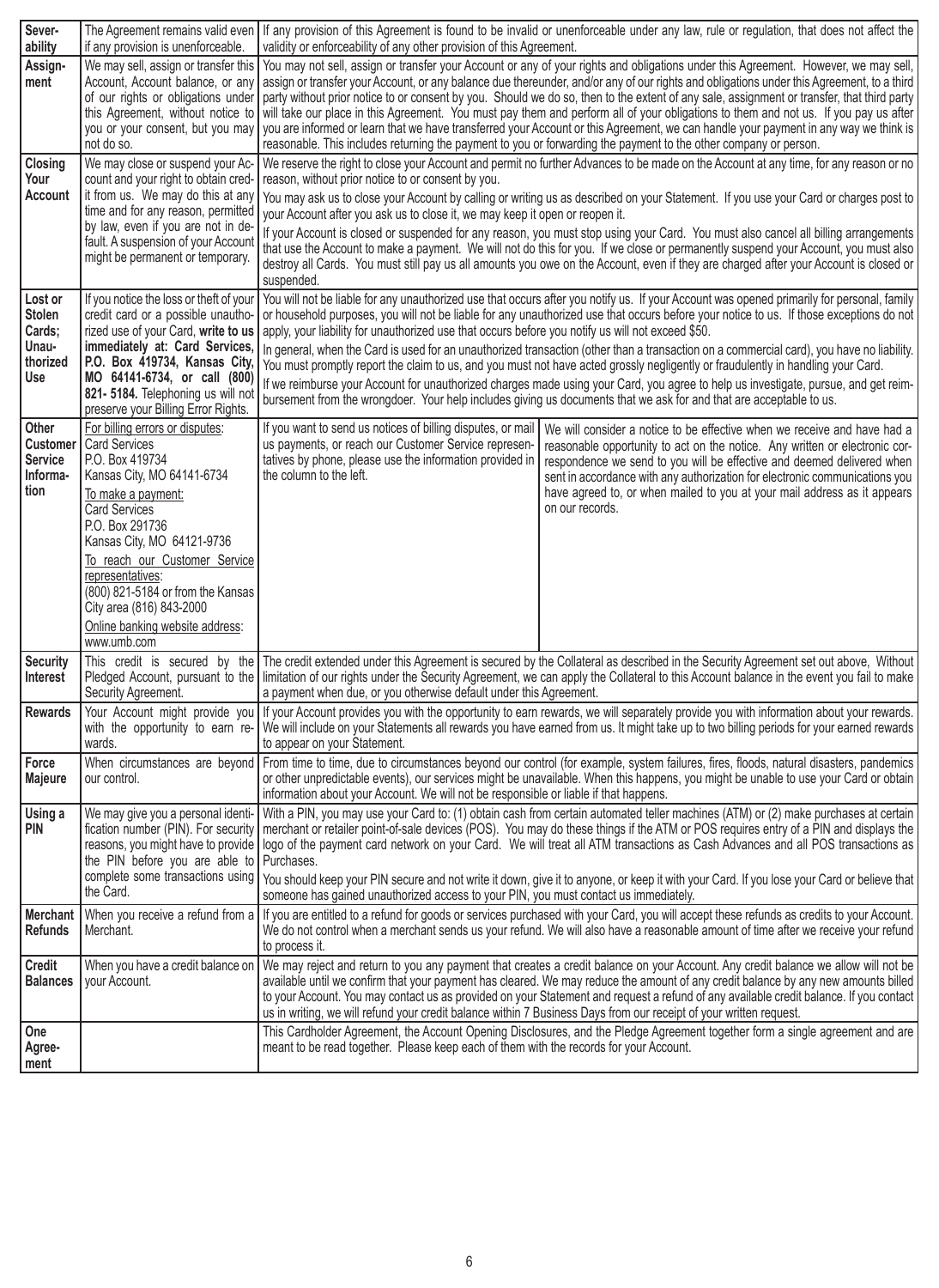## **YOUR BILLING RIGHTS: KEEP THIS DOCUMENT FOR FURTHER USE**

This notice tells you about your rights and our responsibilities under the Fair Credit Billing Act.

What To Do If You Find a Mistake On Your Statement. If you think there is an error on your Statement, write to us at: Card Services, P.O. Box 419734, Kansas City, MO 64141-6734.

When you write us, please give us the following information:

- Account information: Your name and account number.
- Dollar amount: The dollar amount of the suspected error.
- Description of problem: If you think there is an error on your bill, describe what you believe is wrong and why you believe it is a mistake.

You must contact us:

- Within 60 days after the error appeared on your Statement.
- At least 3 business days before an automated payment is scheduled, if you want to stop payment on the amount you think is wrong.

You must notify us of any potential errors in writing. You may call us at (800) 821-5184, or from the Kansas City area, call (816) 843-2000, but if you do, we are not required to investigate any potential errors and you may have to pay the amount in question.

What Will Happen After We Receive Your Letter. When we receive your letter, we must do two things:

- 1. Within 30 days of receiving your letter, we must tell you that we received your letter. We will also tell you if we have already corrected the error.
- 2. Within 90 days of receiving your letter, we must either correct the error or explain to you why we believe the bill is correct.

While we investigate whether or not there has been an error:

- We cannot try to collect the amount in question, or report you as delinquent on that amount.
- The charge in question may remain on your Statement, and we may continue to charge you interest on that amount.
- While you do not have to pay the amount in question, you are responsible for the remainder of your balance.
- We can apply any unpaid amount against your credit limit.

After we finish our investigation, one of two things will happen:

- If we made a mistake: You will not have to pay the amount in question or any interest or other fees related to that amount.
- If we do not believe there was a mistake: You will have to pay the amount in question, along with applicable interest and fees. We will send you a Statement of the amount you owe and the date the payment is due. We may then report you as delinquent if you do not pay the amount we think you owe.

If you receive our explanation but still believe your bill is wrong, you must write to us within 10 days telling us that you will refuse to pay. If you do so, we cannot report you as delinquent without also reporting that you are questioning your bill. We must tell you the name of anyone to whom we reported you as delinquent, and we must let those organizations know when the matter has been settled between us.

If we do not follow all of the rules above, you do not have to pay the first \$50 of the amount you question even if your bill is correct.

Your Rights If You Are Dissatisfied With Your Credit Card Purchases.

If you are dissatisfied with the goods or services that you have purchased with your credit card, and you have tried in good faith to correct the problem with the merchant, you may have the right not to pay the remaining amount due on the purchase.

To use this right, all of the following must be true:

- 1. The purchase must have been made in your home state or within 100 miles of your current mailing address, and the purchase price must have been more than \$50. (Note: Neither of these are necessary if your purchase was based on an advertisement we mailed to you, or if we own the company that sold you the goods or services).
- 2. You must have used your credit card for the purchase. Purchases made with cash advances from an ATM or with a check that accesses your credit card account do not qualify.
- 3. You must not yet have fully paid for the purchase.

If all of the above criteria are met and you are still dissatisfied with the purchase, contact us in writing at: Card Services, P.O. Box 419734, Kansas City, MO 64141-6734.

While we investigate, the same rules apply to the disputed amount as discussed above. After we finish our investigation, we will tell you our decision. At that point, if we think you owe an amount and do not pay, we may report you as delinquent.